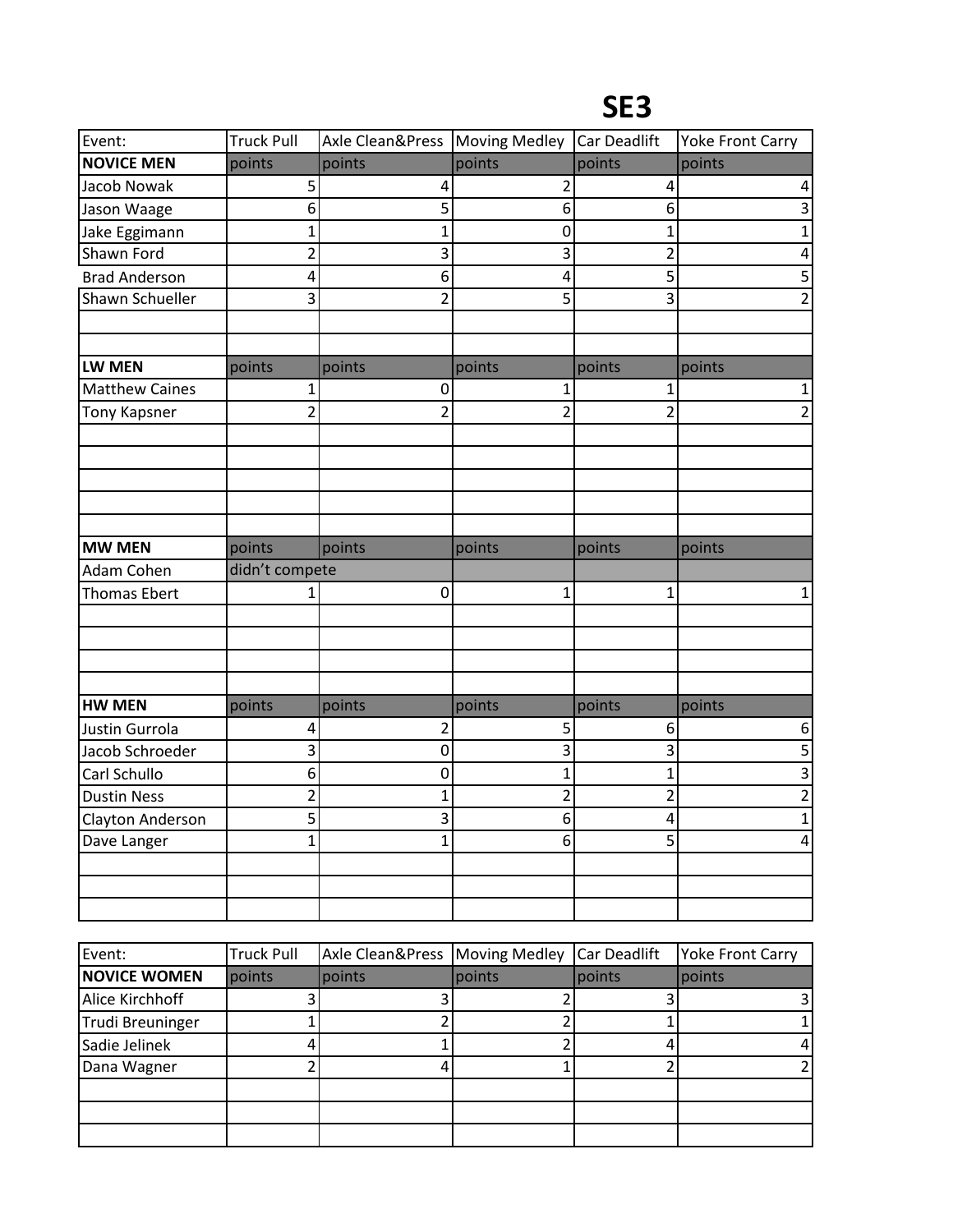| LW WOMEN               | points                   | points | points         | points | points         |
|------------------------|--------------------------|--------|----------------|--------|----------------|
| Ali Palm               | 1                        | 1      | 1              |        | $\mathbf 1$    |
|                        |                          |        |                |        |                |
|                        |                          |        |                |        |                |
|                        |                          |        |                |        |                |
|                        |                          |        |                |        |                |
|                        |                          |        |                |        |                |
|                        |                          |        |                |        |                |
| <b>HW WOMEN</b>        | points                   | points | points         | points | points         |
| <b>Tiffany Schomel</b> | 3                        | 2      | 3              | 2      | $\overline{c}$ |
| Kelli Jo Larsen        | $\overline{\mathcal{L}}$ | 3      | $\mathfrak{p}$ | 3      | 3              |
| Kate Olaf              |                          |        | $\mathfrak z$  |        | 1              |
|                        |                          |        |                |        |                |
|                        |                          |        |                |        |                |
|                        |                          |        |                |        |                |
|                        |                          |        |                |        |                |
|                        |                          |        |                |        |                |
|                        |                          |        |                |        |                |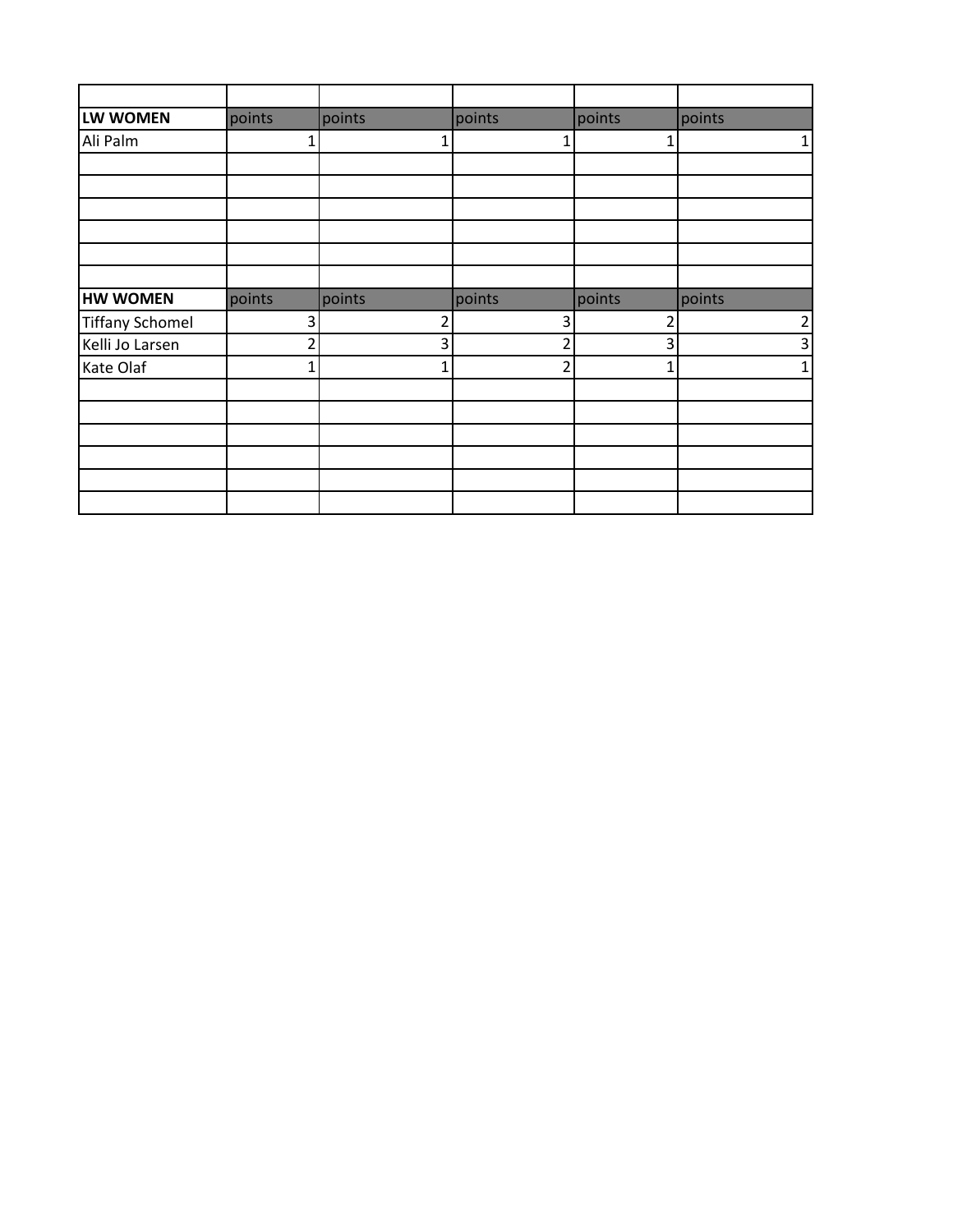| total points | placing |                       |
|--------------|---------|-----------------------|
|              |         |                       |
| 19           | 1st     | Jason Waage           |
| 26           | 2nd     | <b>Brad Anderson</b>  |
| 4            | 3rd     | Jacob Nowak           |
| 14           |         |                       |
| 24           |         |                       |
| 15           |         |                       |
|              |         |                       |
|              |         |                       |
| total        | place   |                       |
| 4            | 1st     | Tony Kapsner          |
| 10           | 2nd     | <b>Matthew Caines</b> |
|              |         |                       |
|              |         |                       |
|              |         |                       |
|              |         |                       |
|              |         |                       |
| total        | place   |                       |
|              |         |                       |
| 4            | 1st     | <b>Thomas Ebert</b>   |
|              |         |                       |
|              |         |                       |
|              |         |                       |
|              |         |                       |
| total        | place   |                       |
| 23           | 1st     | Justin Gurrola        |
| 14           | 2nd     | Clayton Anderson      |
| 11           | 3rd     | Dave Langer           |
| 9            |         |                       |
| 19           |         |                       |
| 17           |         |                       |
|              |         |                       |
|              |         |                       |
|              |         |                       |

| total points | placing |                |
|--------------|---------|----------------|
|              |         |                |
| 14           | 1st     | Sadie Jelinek  |
|              | 2nd     | Alice Kirchoff |
| 15           | 3rd     | Dana Wagner    |
| 11           |         |                |
|              |         |                |
|              |         |                |
|              |         |                |